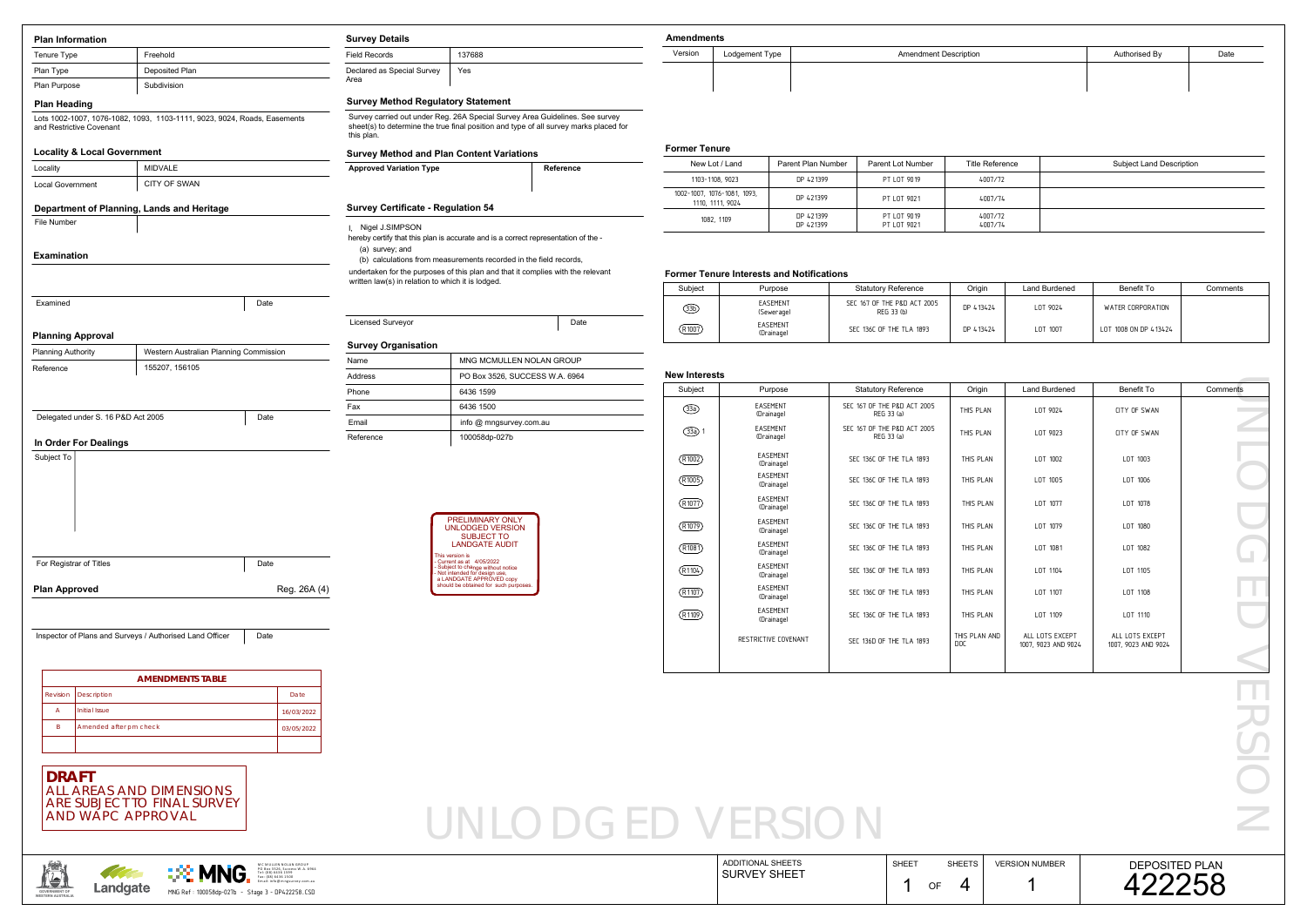UNLODGED VERSION  $\overline{z}$ 口乙  $\sim 10^{10}$  and  $\sim 10^{10}$ 

## AND WAPC APPROVAL ARE SUBJECT TO FINAL SURVEY ALL AREAS AND DIMENSIONS

## DRAFT<br>ALL AREAS AND DIMENSIONS<br>ARE SUBJECT TO FINAL SURVEY

UNLODGED VERSION ERSIC  $\sim$  $\mathcal{L}^{\text{max}}$ 



OF ADDITIONAL SHEETSSHEET SHEETS | VERSION NUMBER Landgate  $\frac{1}{2}$  OF 4 SURVEY SHEET  $\blacksquare$  MNU  $\blacksquare$  Fax: (08)  $^{54.1\atop \text{final:} \text{begin}: 200\atop \text{final:} \text{linear} \text{normal}}$  and  $\blacksquare$  and  $\blacksquare$  and  $\blacksquare$  and  $\blacksquare$  and  $\blacksquare$  and  $\blacksquare$  and  $\blacksquare$  and  $\blacksquare$  and  $\blacksquare$  and  $\blacksquare$  and  $\blacksquare$  and  $\blacksquare$  and  $\blacksquare$  and



should be obtained for such purposes. This version is<br>- Current as at 4/05/2022<br>- Subject to change without notice<br>- Not intended for design use,<br>- a LANDGATE APPROVED copy





LANDGATE AUDIT SUBJECT TO UNLODGED VERSION PRELIMINARY ONLY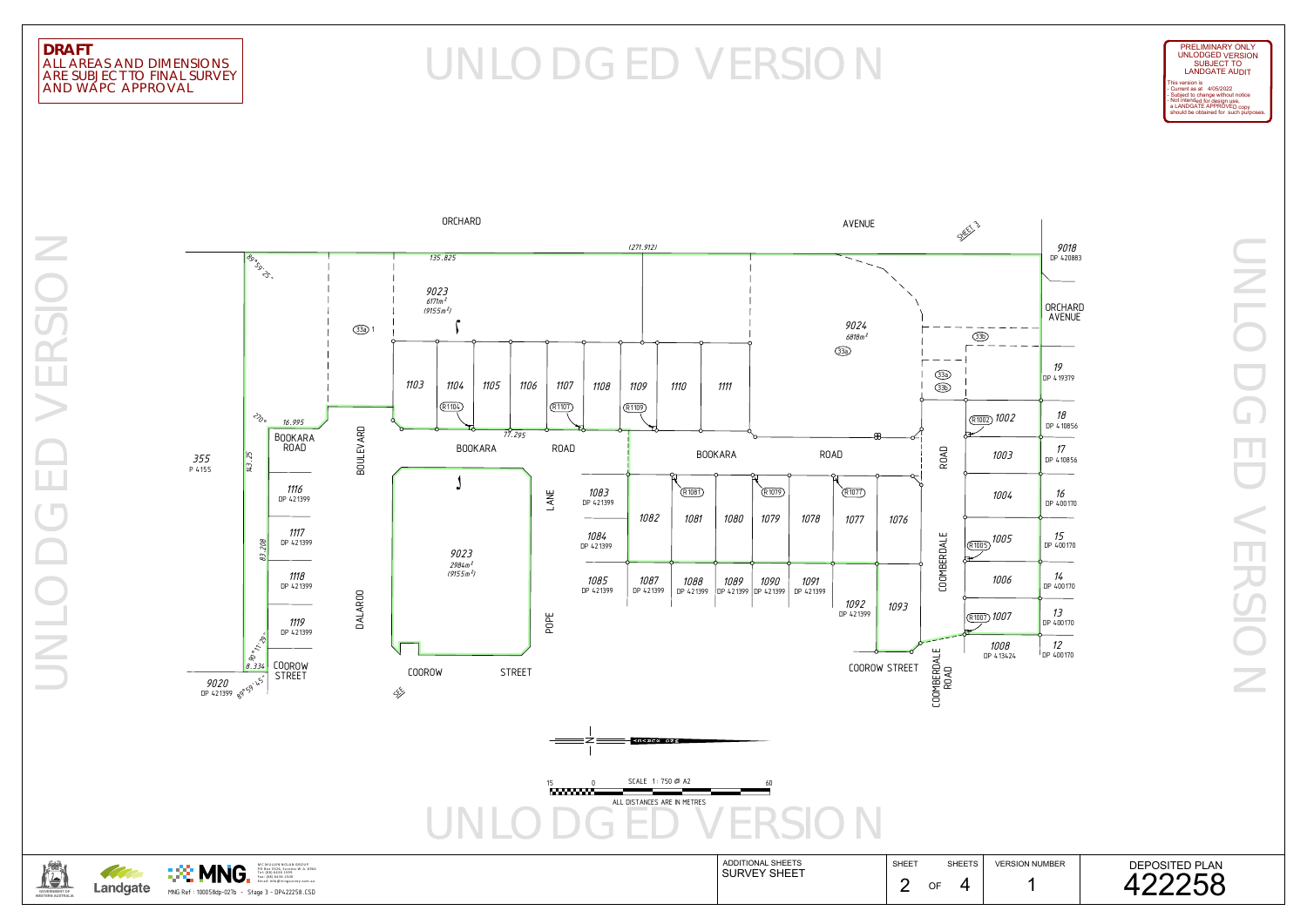ARE SUBJECT TO FINAL SURVEY ALL AREAS AND DIMENSIONS

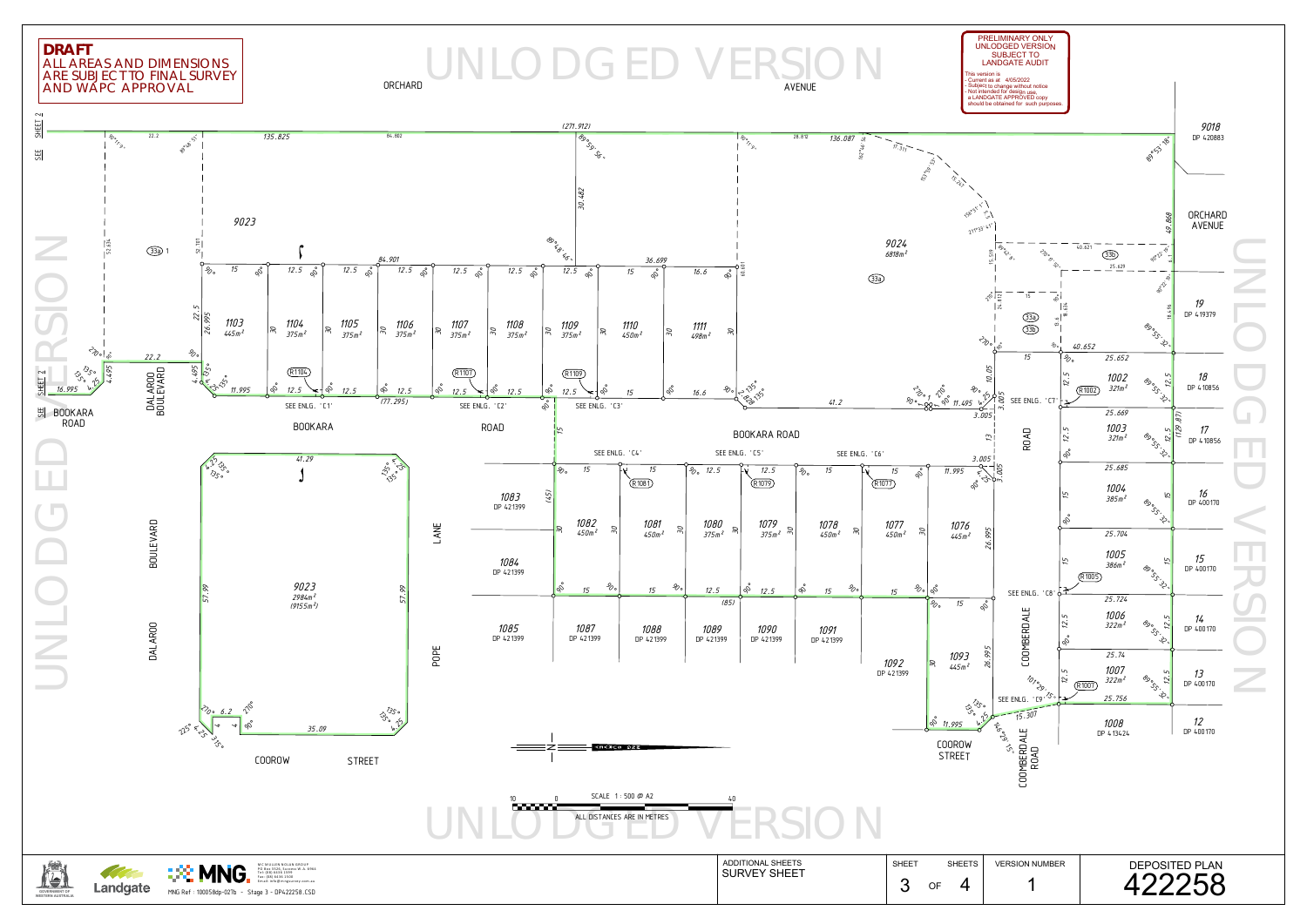

## AND WAPC APPROVAL ARE SUBJECT TO FINAL SURVEY ALL AREAS AND DIMENSIONS

# DRAFT<br>ALL AREAS AND DIMENSIONS<br>ARE SUBJECT TO FINAL SURVEY









MC MULLEN NOLAN GROUP<br>PO Box 3526, Success W .A. 6964



BOOKARA ROAD

NOT TO SCALE ENLARGEMENT 'C1'



BOOKARA ROAD

NOT TO SCALE ENLARGEMENT 'C2'



NOT TO SCALE ENLARGEMENT 'C3'

should be obtained for such purposes. This version is<br>- Current as at 4/05/2022<br>- Subject to change without notice<br>- Not intended for design use,<br>- a LANDGATE APPROVED copy LANDGATE AUDIT SUBJECT TO UNLODGED VERSION PRELIMINARY ONLY